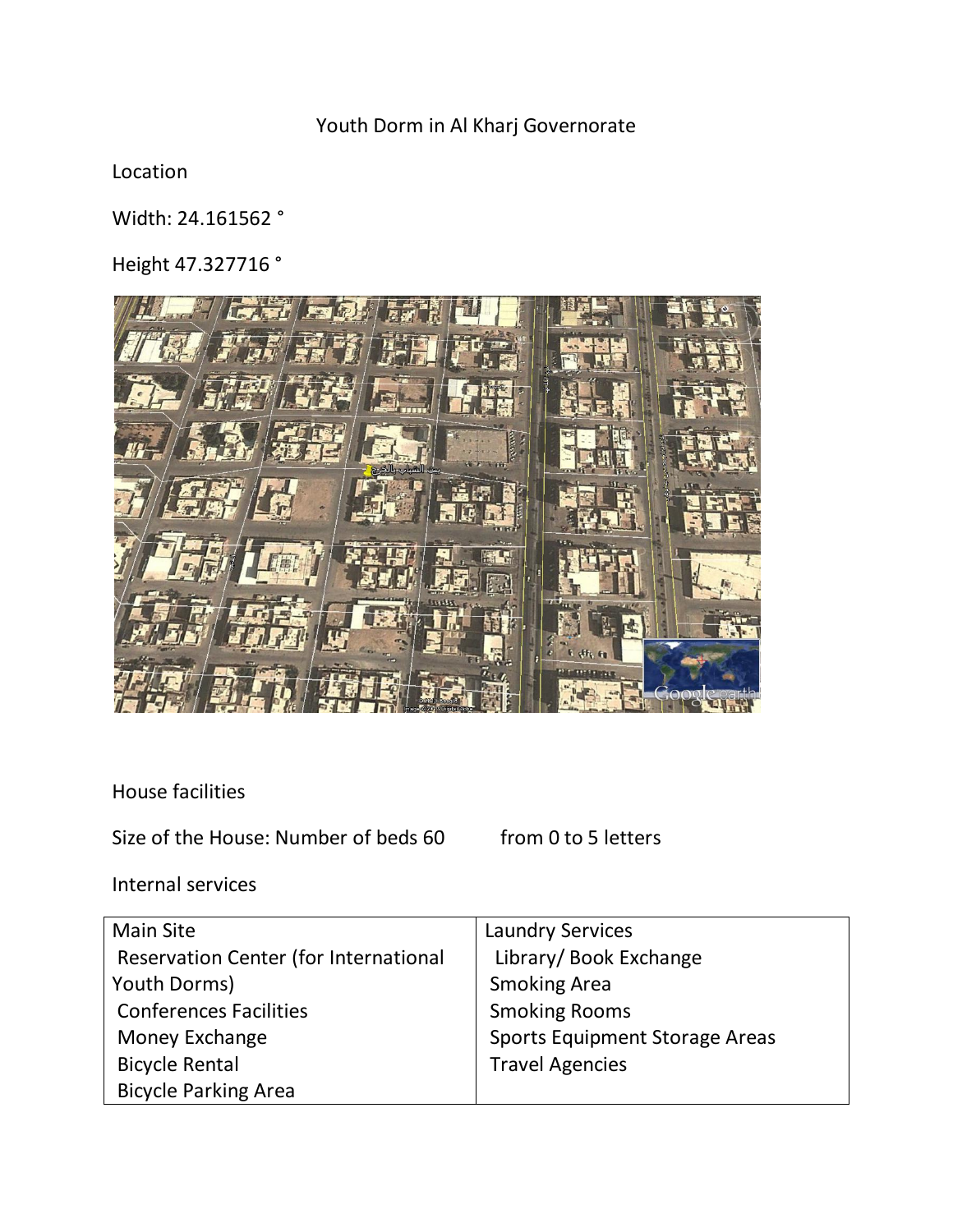| Air Conditioner        | <b>Food and Drinks Locations</b>    |
|------------------------|-------------------------------------|
| Yes                    | Inside the Dorm / Nearby Restaurant |
| Closets                | Café                                |
| Yes                    | Licensed Bar                        |
| Luggage Room           | Kitchen                             |
| Yes                    | <b>Vending Machine</b>              |
| Parking Areas for Cars |                                     |
| Inside the Dorm        |                                     |
| Near the Dorm          |                                     |

Entertainment and Fitness Facilities

| <b>Public Room</b>    | Snooker Table        |
|-----------------------|----------------------|
| <b>Disco</b>          | Sauna                |
| <b>Games Room</b>     | <b>Swimming Pool</b> |
| Garden                | T.V. Room            |
| <b>Athletics Area</b> | Ping Pong            |
| Jacuzzi               | Terrace-Entrance     |
| <b>Football field</b> |                      |

Entrance Right

Entrance on wheelchairs for handicapped

Suitable for handicapped

Unsuitable for handicapped

Elevator

Yes

Personal Laptops and Internet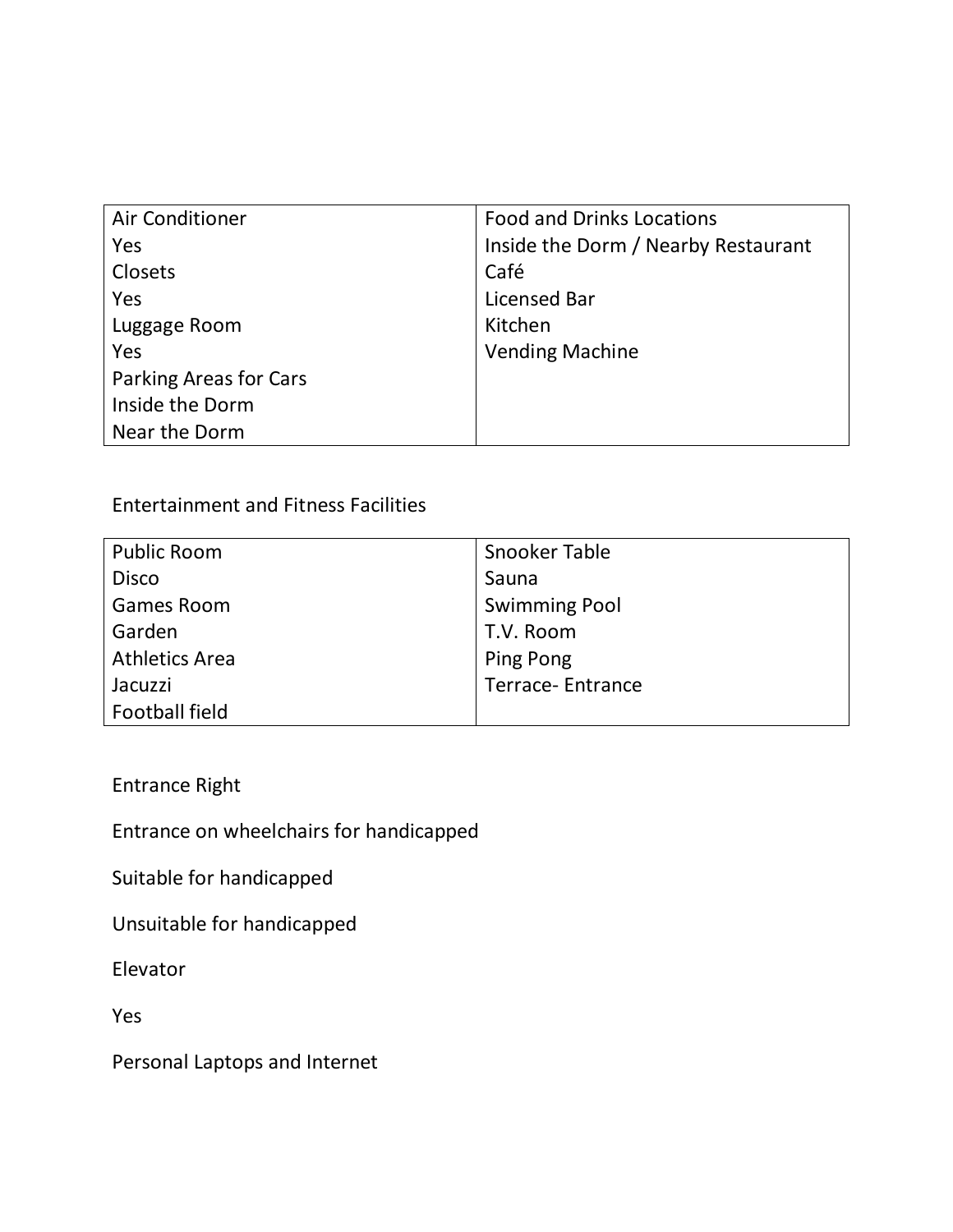| <b>PCs</b>  | Wi-Fi       | Nearby Internet Café |
|-------------|-------------|----------------------|
| For Free    | Free        |                      |
| Chargeable  | Chargeable  |                      |
| unavailable | Unavailable |                      |

Sports and Activities

Please define what types of sport activities is suitable for your youth dorms

The below activities may be available at your dorm or at a nearby dorm

| <b>Athletics</b>   | Golf                     |
|--------------------|--------------------------|
| Baseball           | Handball                 |
| Bird watching      | Hockey                   |
| Rowing             | <b>Horse Riding</b>      |
| <b>Boat Riding</b> | Rescue                   |
| Cricket            | <b>Bicycling</b>         |
| <b>Bike Riding</b> | <b>Mountain Climbing</b> |
| Dancing            | <b>Rock Climbing</b>     |
| Hunting/Fishing    | Rugby                    |
| Football           | Yachts                   |
| Diving             | Volleyball               |
| Surfing            | <b>Hiking</b>            |
| <b>Skiing</b>      | <b>Snakes Watching</b>   |
| Swimming           | <b>Panels Riding</b>     |
| Tennis             | <b>Team Building</b>     |

Essential Information about the House

Information related to candidates

| <b>Husband and Wife</b> |  |
|-------------------------|--|
| <b>Families</b>         |  |
| Groups                  |  |
| Pets                    |  |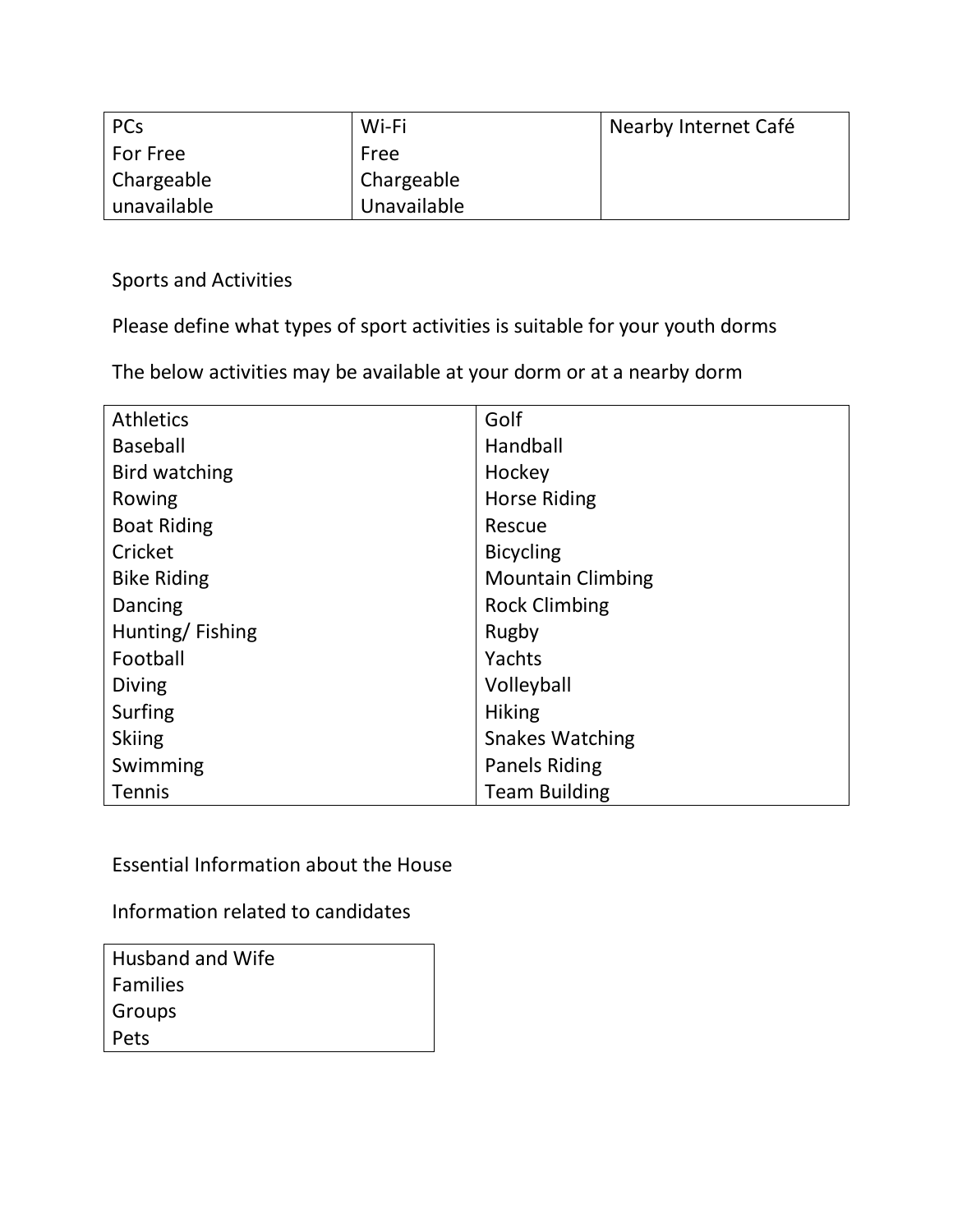Opening Schedule for the year 2014

Always Open Closes in some days of the year

Reception Schedule

Open 24 hours a day Closes at night

Registration

24 hours a day Defined hours for registration

| Fees                | Membership                 |
|---------------------|----------------------------|
| Members' Fees       | <b>Membership Required</b> |
| Fees of Non-members | Minimum age:               |
|                     | Number of years :          |

**Other** 

A Governmental tax is paid upon late arrival/ late registration Calling the house upon late arrival/ late registration Defined time for entering the rooms

Social Media

Email **Email Email Email Email Email Email Email Email Email Email Email Email Email Email Email Email Email Email Email Email Email Email Email Email Email Email Email**

Alkharj@SAYHA.ORG.SA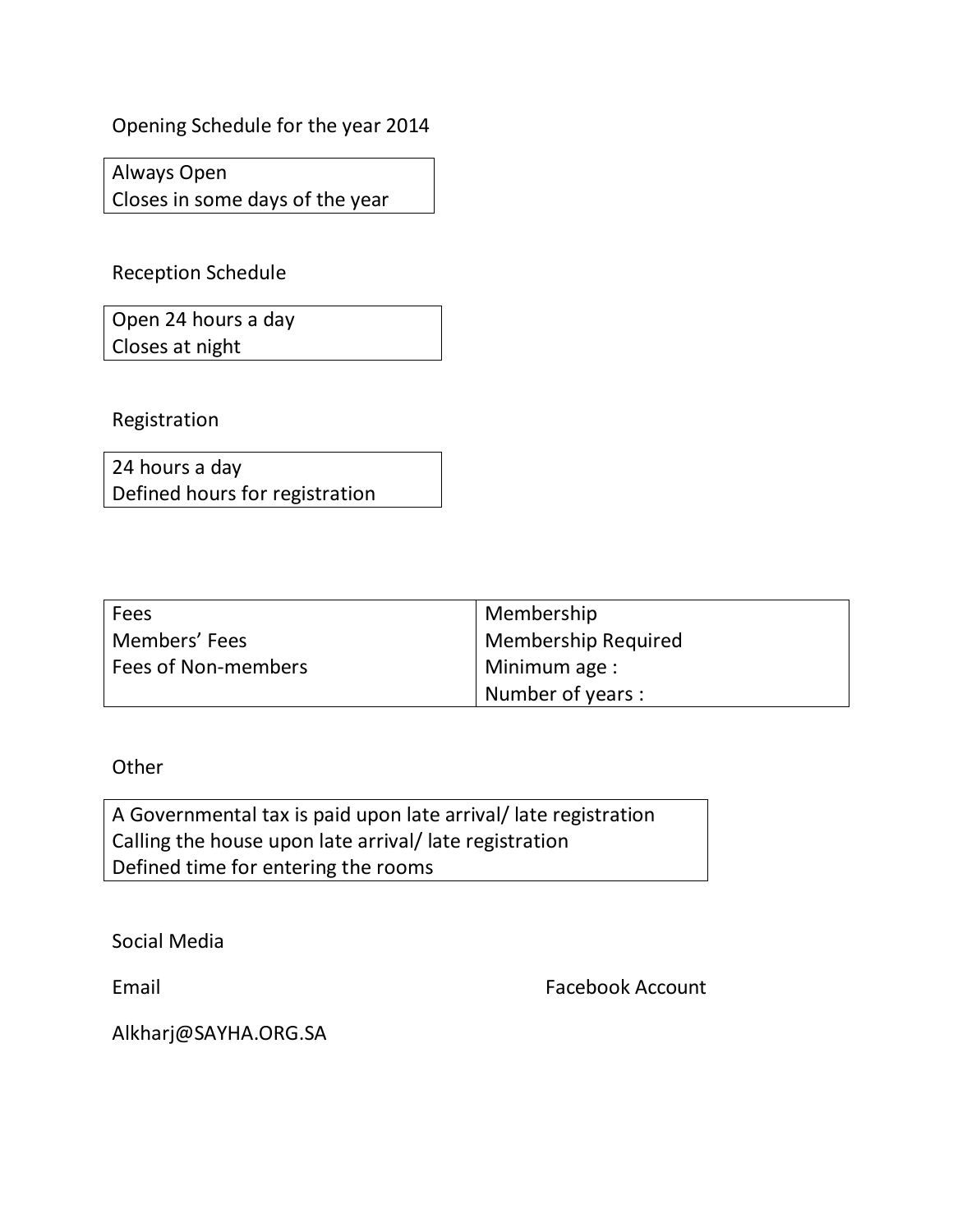## 5- Tourism Areas and information about the current area

- King Abed Castle 5 Kilometers from the house
- The old Oyoun Al Kharj 10 Kilometers from the house
- Bourj Al Kharj 4 kilometers from the house

General Tourism Areas

Define the areas that are available near the house, please select the nearby places only

City Center- Public Garden- Parking areas- Port- Historical Site- Local Market-Exhibitions- Restaurants- Shopping areas- Supermarket- Theater- beach

Entertainment and Fitness Nearby parks: Bike riding Golf fields Athletics gym Hiking Skiing Areas Swimming Pool Water Garden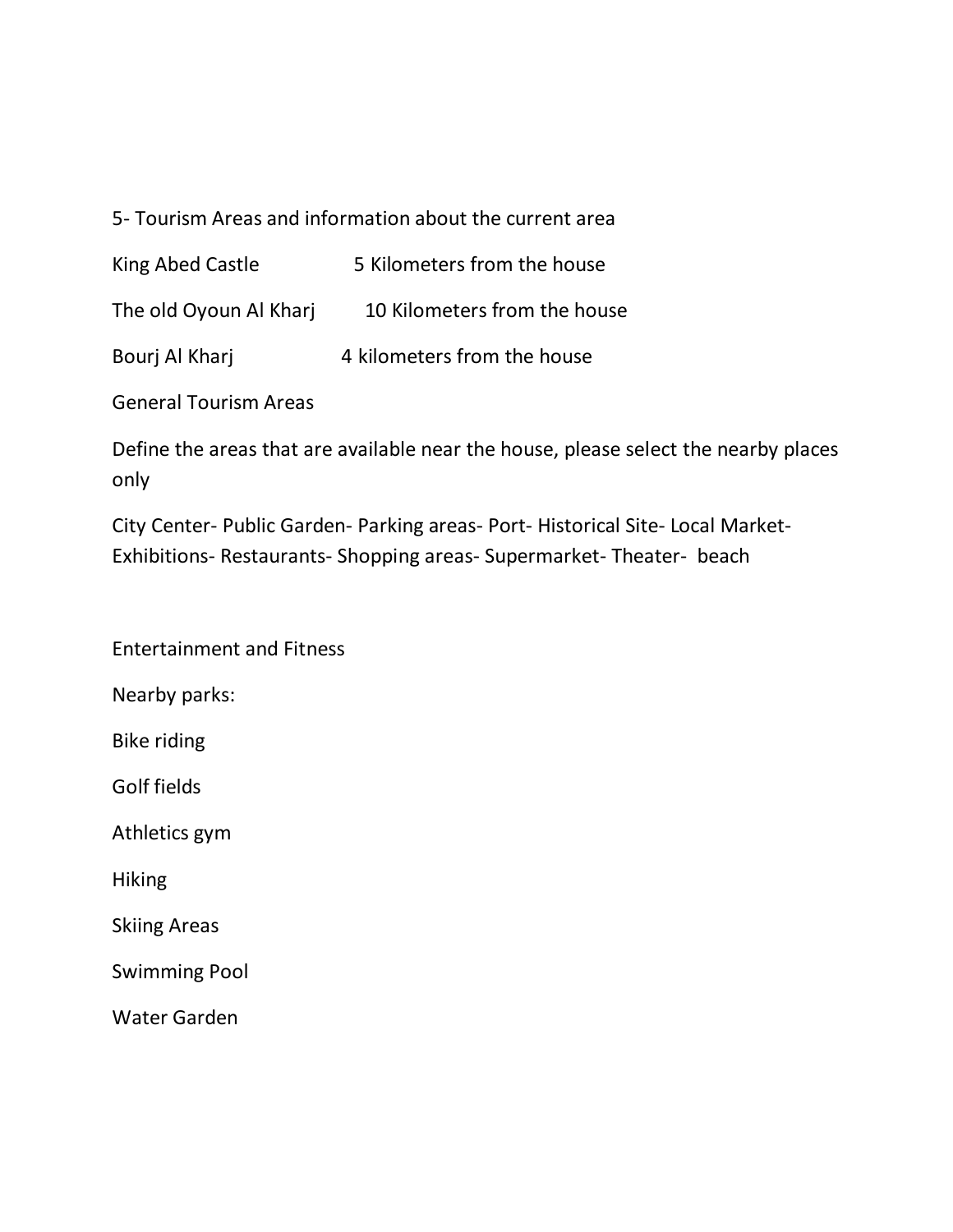## Images

## House Entrance



Bedrooms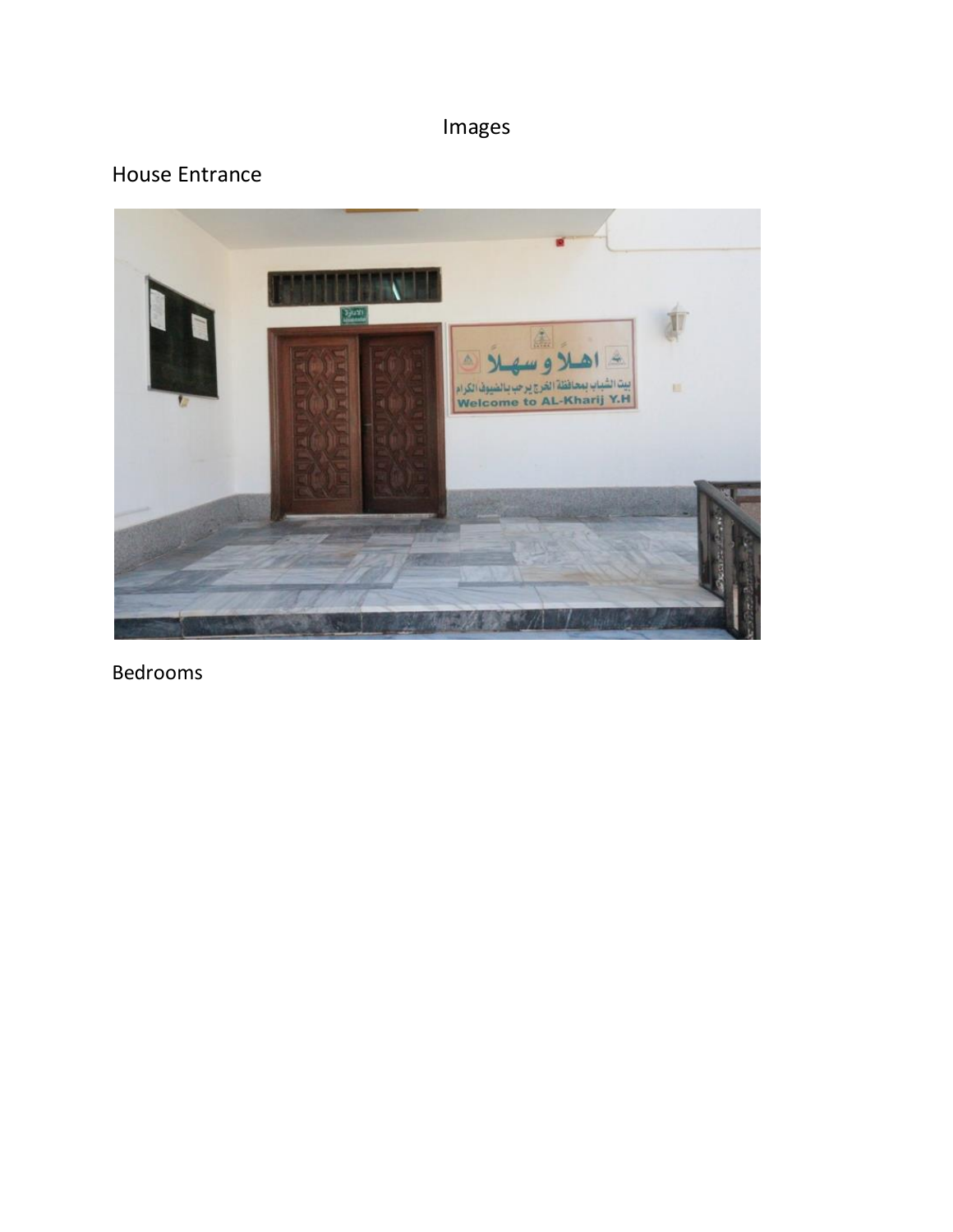

Living Room